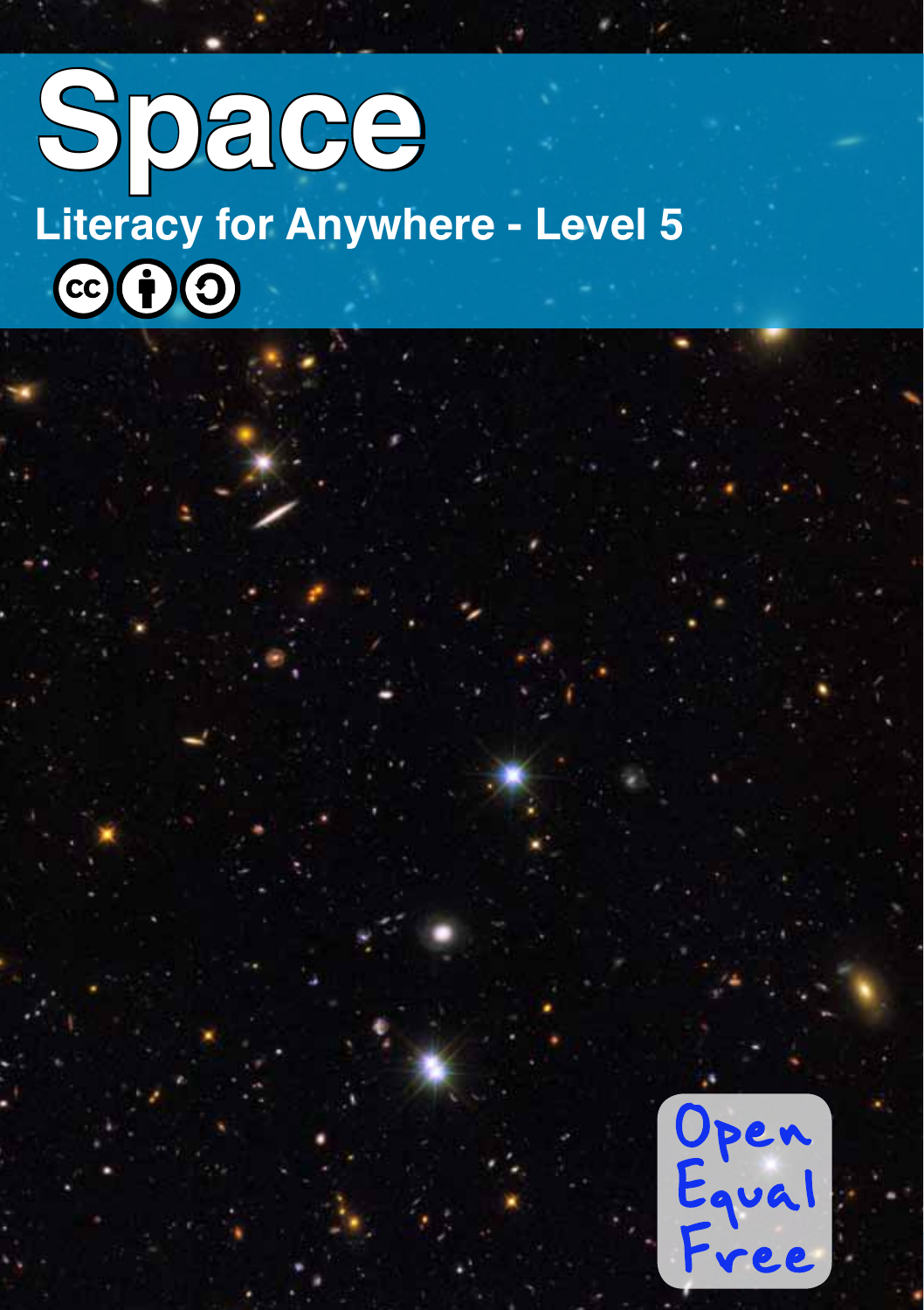# **Print Me! Copy Me! Share Me!**

### **How to Use Literacy for Anywhere**

This is a *Literacy for Anywhere* level 5 book. This text is designed for students in year one or grade one in school. Ideally, first grade students will be reading level one texts independently by the end of the year, second grade students will be reading level two texts, and so on. Of course, we realize that every student, classroom, and school is different, so the book level may not always correspond to the class or grade level.

If your school or library uses another system for leveling books, you can use the chart below to add Literacy for Anywhere books into the collection. Levels are based on the following study: *Supplemental Information for Appendix A of the Common Core State Standards for English Language Arts and Literacy: New Research on Text Complexity.*

| Literacy       | U.S.                                      | The Lexile             | Flesch-      |
|----------------|-------------------------------------------|------------------------|--------------|
| for            | Common                                    | Framework <sup>®</sup> | Kincaid      |
| Anywhere       | Core Band                                 |                        |              |
|                |                                           |                        |              |
| <b>Starter</b> | Very basic books for those just starting! |                        |              |
| 1              | < 2nd                                     | $<$ 420                | < 1.98       |
| $\overline{2}$ | $2nd - 3rd$                               | $420 - 620$            | $1.98 - 3.5$ |
| 3              | $2nd - 3rd$                               | $620 - 820$            | $3 - 5.3$    |
| 4              | $4th - 5th$                               | 740 - 880              | $4.5 - 6.1$  |
| 5              | 4th - 5th                                 | 850 - 1010             | $5.5 - 7.7$  |

# **Space**

### **Literacy for Anywhere**

Leveled Readers for the Developing World and Beyond!

First Edition (CC-BY-SA) 2014 Open Equal Free Inc.

Portions of this work have been adapted or used directly from sources in the Creative Commons. See the Attributions section at the back of the book for a complete list of sources, authors, artists, and licenses.

Unless otherwise noted, this work is published under a Creative Commons Attribution-ShareAlike License. See end credits for any variation in licensing before adapting or using commercially. For more information on use permissions:

www.creativecommons.org/licenses/by-sa/3.0/

Additional Literacy for Anywhere titles as well as books for teachers, administrators, NGOs, and more at:

#### **www.TheAnywhereLibrary.com**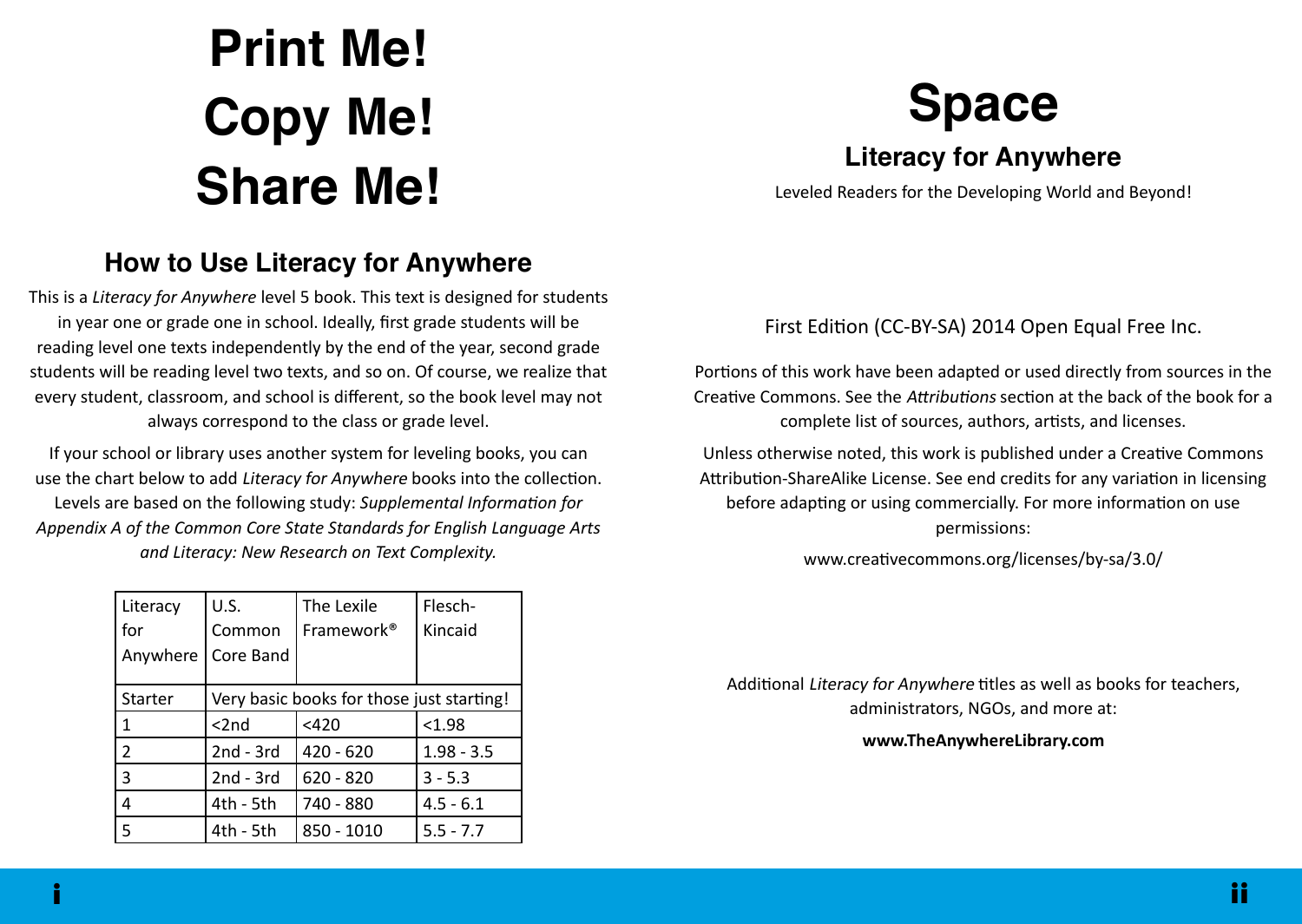**Space Level 5**

Space is huge, it may even be infinite, which means it goes on and on forever. There are many different solar systems, planets, stars, meteors, and other objects in space.

The Universe is the name we have given to everything we can observe, both on Earth and in space. We have never been able to measure the size of the universe because it seems to spread out forever.

When you look into the sky, you can often see many stars and planets, but there are many other objects that you cannot see. Some of these are big but very far away, while some are much smaller but closer than our own Sun. In fact, the universe is so big and has so many suns and planets that some people think there may be other life somewhere in space.

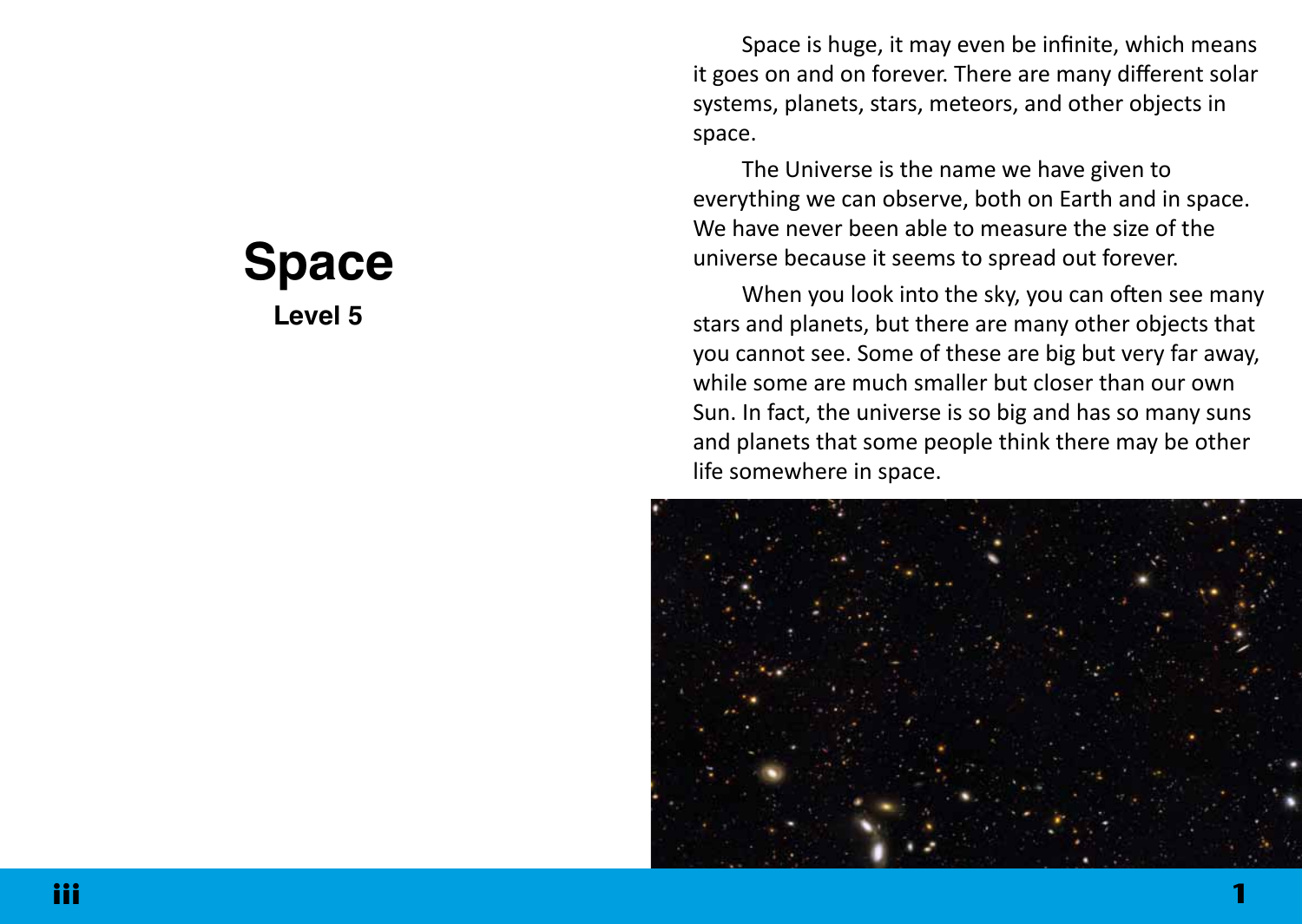

Gravity is a force found throughout the entire universe. When you are close to something big, like a planet or a sun, it pulls you towards it. The reason things fall is because the earth's gravity is pulling it back.

Gravity is the reason why a ball falls back to the ground after you throw it, the reason that the moon orbits around the earth, and the reason that the earth orbits around the sun.

How does gravity make an orbit? Why don't we fall into the sun?

Imagine throwing a ball as hard as you can. It would go straight for a while, but eventually it would hit the ground. The same is true for shooting a gun, it might go straight for a mile or two, but eventually it will fall and hit the ground.

Throwing a ball or shooting a gun is like making a short orbit. If you could throw or shoot far enough from high enough, the ball would fall after the Earth starts to curve. If it keeps falling after the Earth curves, it will fall forever, never touching the Earth. You'd have to move out of the way so it didn't hit you in the back.

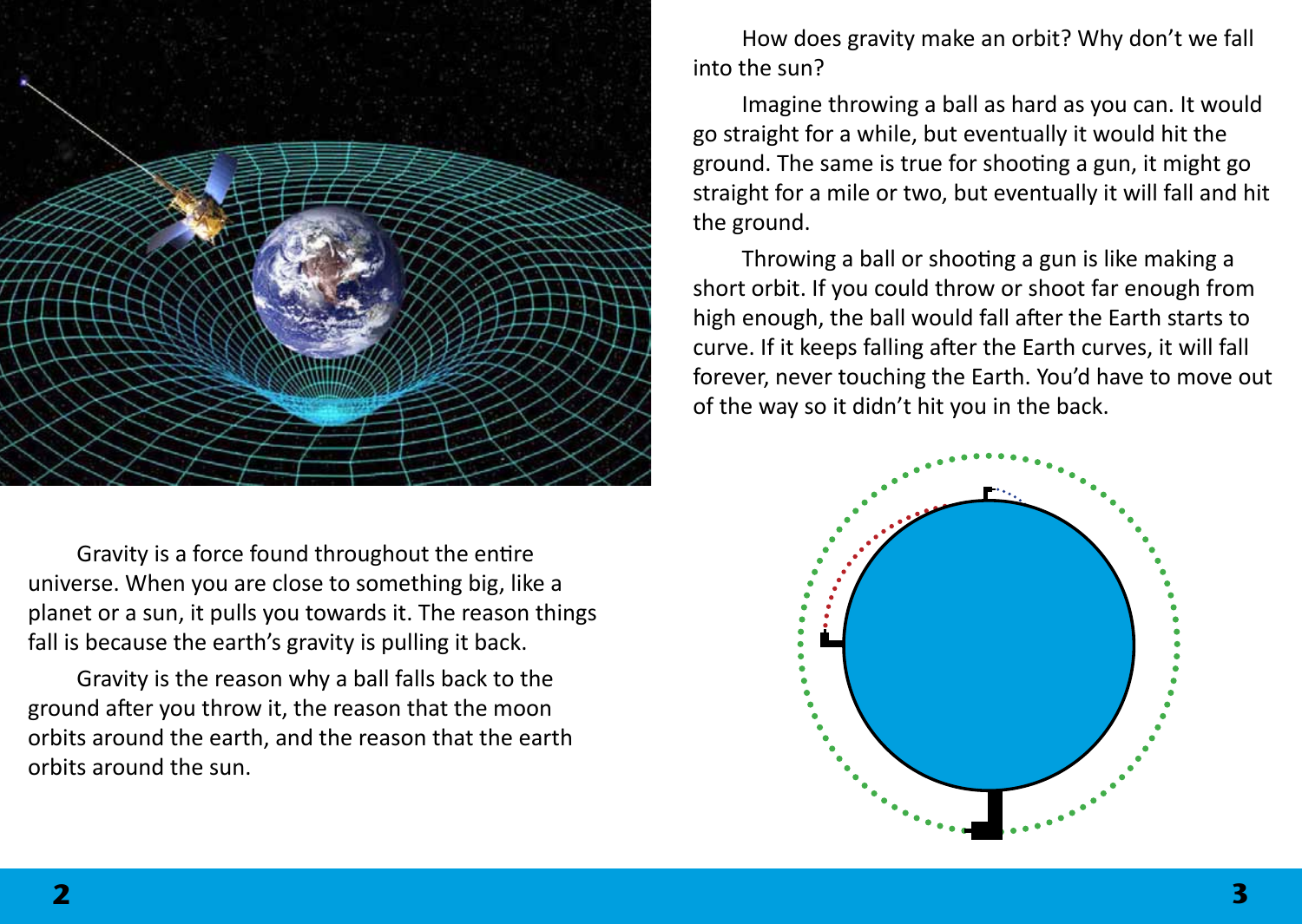

The Sun is actually a star. Some of the other stars have planets like our Sun and some do not. Our Sun is 109 times bigger than Earth and it has been active for 4.5 billion years.

The sun is a giant ball of fire. The middle of the sun is called the core and is the hottest part. The heat of the sun provides the energy for almost all of the life on earth. Plants get their energy from the sun. Animals eat plants, which are then eaten by other animals. We need the sun to survive.

As a planet travels around the sun, a different part of it faces the sun at different times. The part that is facing the sun is lit up and has daytime. The part that is facing away is dark and has nighttime. As the Earth spins we see it get light and dark every day.

The sun seems big and bright but it is only a medium sized star. There are many stars outside of our solar system. Every star is unique and has been active at different times.

Stars last for a very long time and change a lot as time passes. They go through many different life stages, grow and shrink, and can explode when they finally die.

Many of the stars we can see from Earth died hundreds and thousands of years ago. Since light has to travel so far through space to get to us, we can see a star after it is dead.

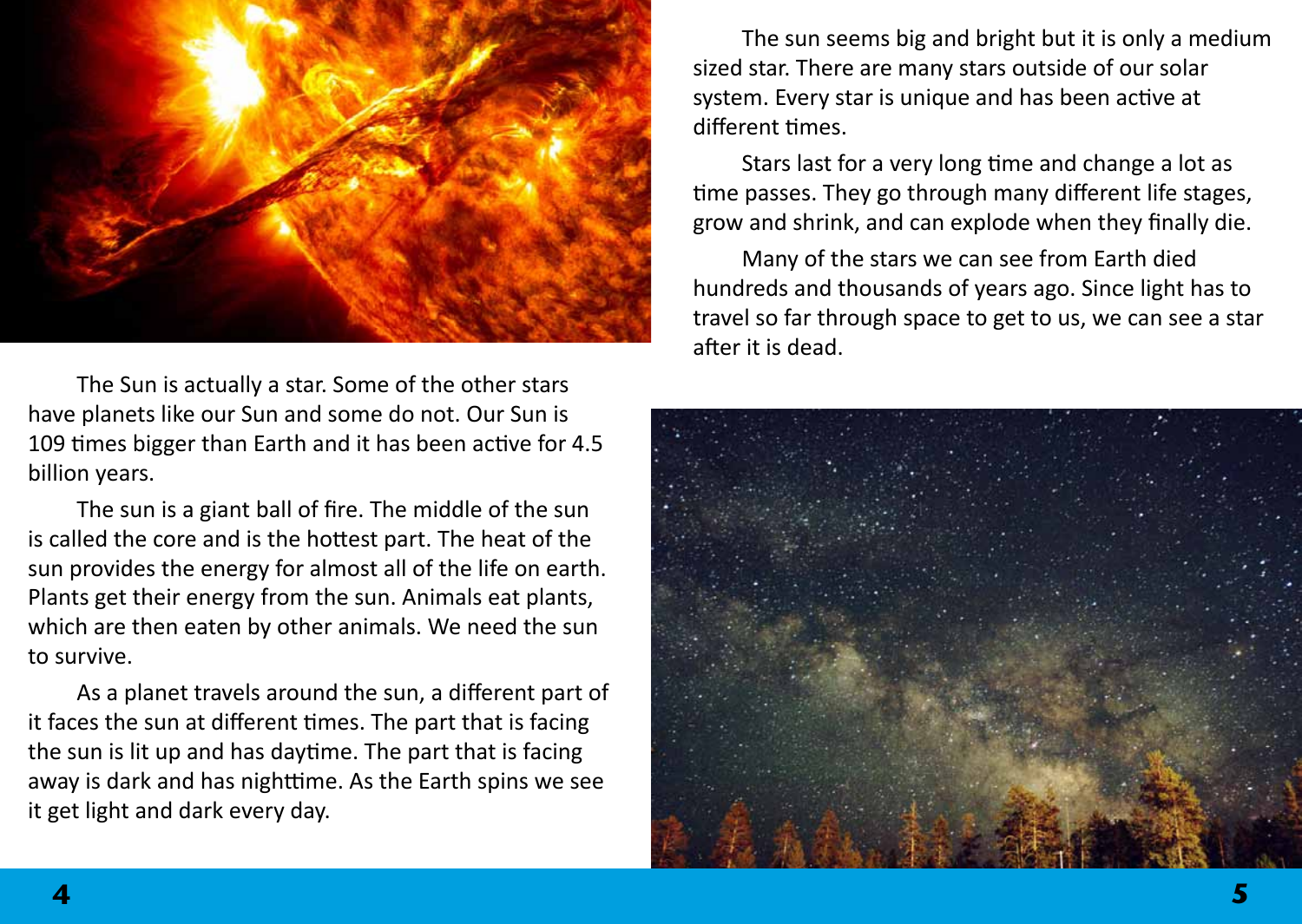

Many planets circling a sun is called a solar system. Many stars and solar systems spiraling together is called a galaxy. This is the "Sombrero Galaxy," named because it looks like a hat.

Our solar system is in a galaxy called The Milky Way. The name 'Milky Way' was created because from Earth, the Milky Way looks like a long, white path across the sky. You can see an example on page 5. Our view is similar to being in the center of the Sombrero Galaxy and looking out through all the other stars.

The Milky Way is very large, larger than anything we can imagine. The Milky Way is thought to contain around 100 - 400 billion stars, including our sun. The oldest known star in our galaxy is at least 13.6 billion years old.

 When bright stars seem to form shapes in the sky they are called constellations. Sometimes, these constellations become famous as people show them to their friends. There are about 30 famous constellations that humans have named. One example is Orion in the northern hemisphere.

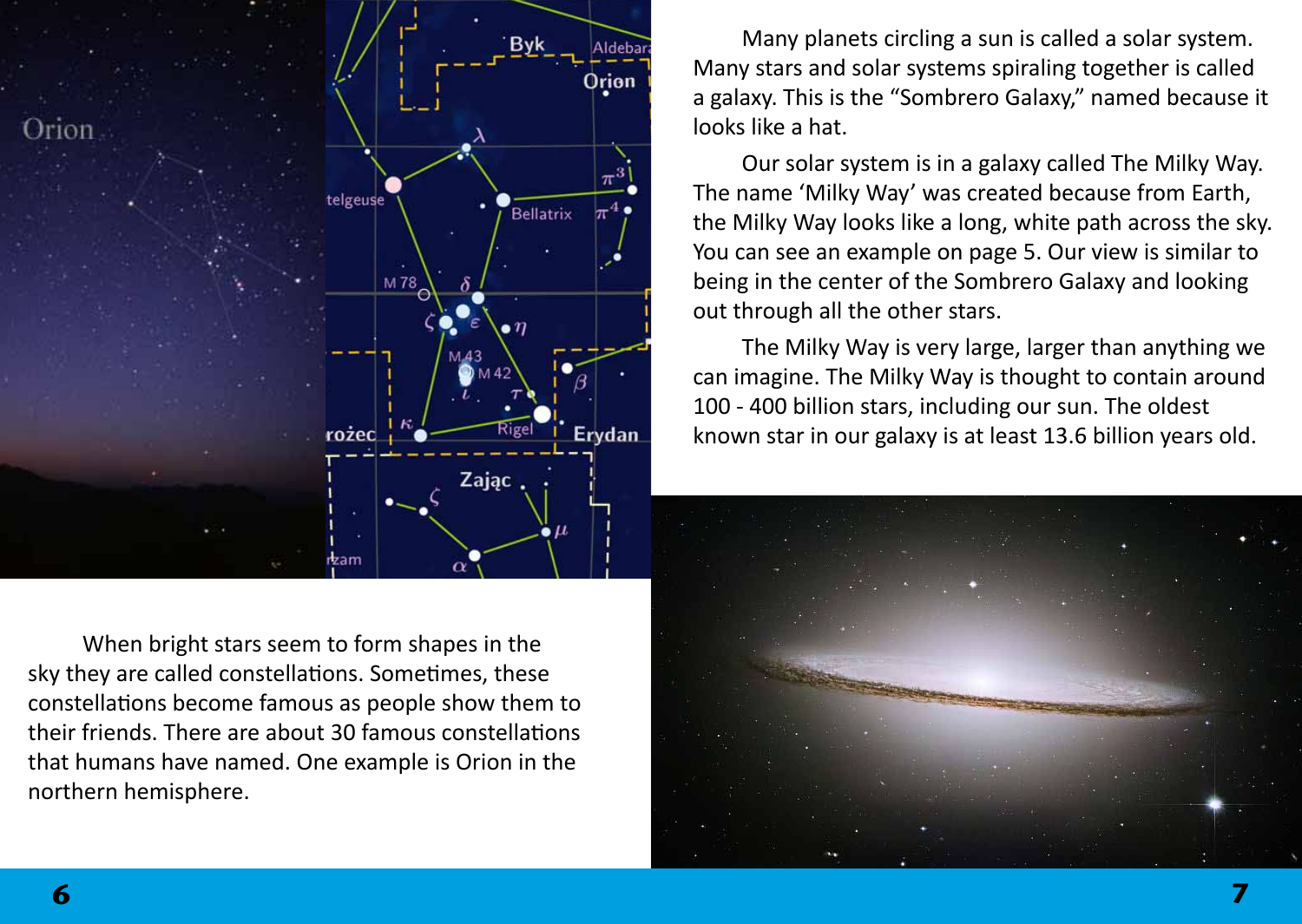The Sun is a star in the galaxy but it is also the center of our solar system. The gravitational pull from the Sun keeps all the planets close together. This is why we call it one system.

 The planets in our solar system revolve around the sun. Planets close to the sun are very hot. As the planets get further from the sun they get colder and darker. The planets always stay in the same order, but move around the sun in paths called orbits.

Each planet also spins on its center or axis like a top or doorknob. So, every planet moves in a circle around the sun and spins around its center. The time it takes to go around the sun is one year. The time it takes to spin around its axis is one day.

The Earth spins around its axis about 365 times while it goes all the way around the Sun. This is what makes our days and years.





The closest planet to the Sun, or first planet in the Solar System, is Mercury. It only takes Mercury 88 days to go all the way around the sun, making it the fastest of all the planets.

Mercury got its name because it was so fast. In ancient Rome, Mercury was a god famous for speed. All of the planets in our solar system are named after Roman gods in the West.

 The temperature on Mercury is very hot in the middle and very cold at the poles. It is the smallest planet in our Solar System and is made of rock like the planet Earth but covered in craters like the surface of the moon. Sometimes, Mercury can be seen from Earth, but only in the morning or the evening.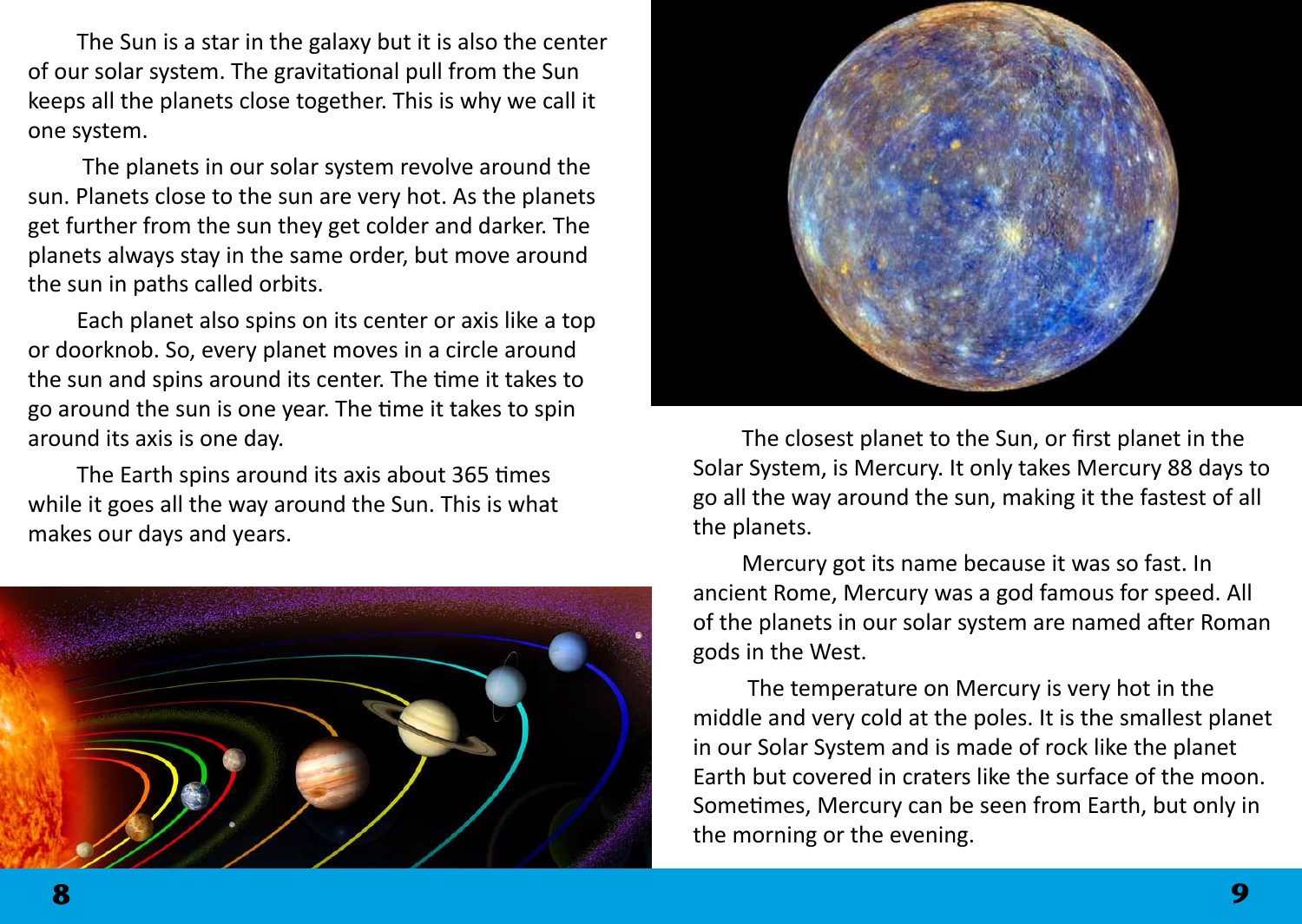The second planet in the solar system is Venus. It is sometimes called Earth's sister planet because it is similar in size and shape.

Venus is the hottest planet in the Solar System and is covered in 167 volcanoes. One rotation around the sun lasts 224 days. We don't know what the surface of Venus looks like because it is covered in a thick layer of clouds. The surface of Venus is most likely a desert covered in large slabs of rock.

Earth is the third planet in the Solar System. The Earth is the only planet in the Solar System that is known to be the home of living things. The Earth is home to over 8.7 million species, from plants to insects to birds to mammals to humans.

The Earth is thought to be around four and a half billion years old. One rotation around the sun lasts 365 days or one year. The middle of the Earth is called the equator and is the hottest part. The poles are at the top and the bottom of planet Earth, and they are the coldest parts.

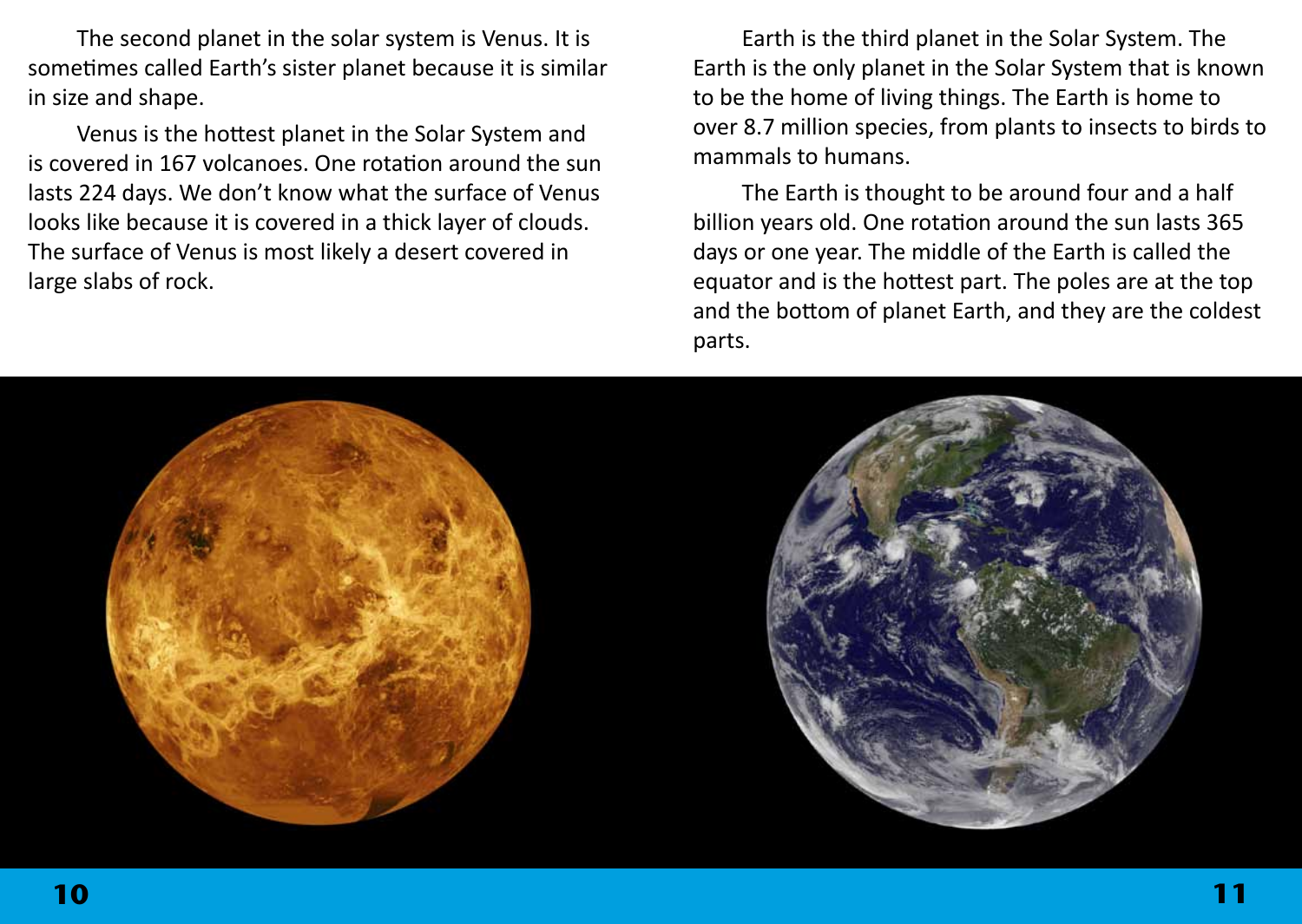

The Earth is not alone in its journey around the sun. Just like the Earth revolves around the Sun, the Moon revolves around the Earth. Our moon does not give out light like a candle, it reflects light from the sun like a mirror.

 The moon appears to have different shapes at different times of the month. This is because of its position between the sun and the Earth. Sometimes you can only see some of the half lit by the sun. Sometimes you can't see any at all.

The moon is the only other place in the solar system that has been walked on by a human being. American astronaut Neil Armstrong was the first human to walk on the moon on July 16, 1969.

The fourth planet in the Solar System is Mars. The soil on Mars is full of iron and rust so the planet looks red from Earth. Because of this it is called the red planet.

Mars is the second smallest planet after Mercury. It is made of rock and has similar features to Earth, such as mountains, valleys, and volcanoes. Many people think that there may have been life on Mars in the past because evidence of water has been found there. Liquid water is very rare in space.

Mars contains the largest mountain in the Solar System, known as Olympus Mons.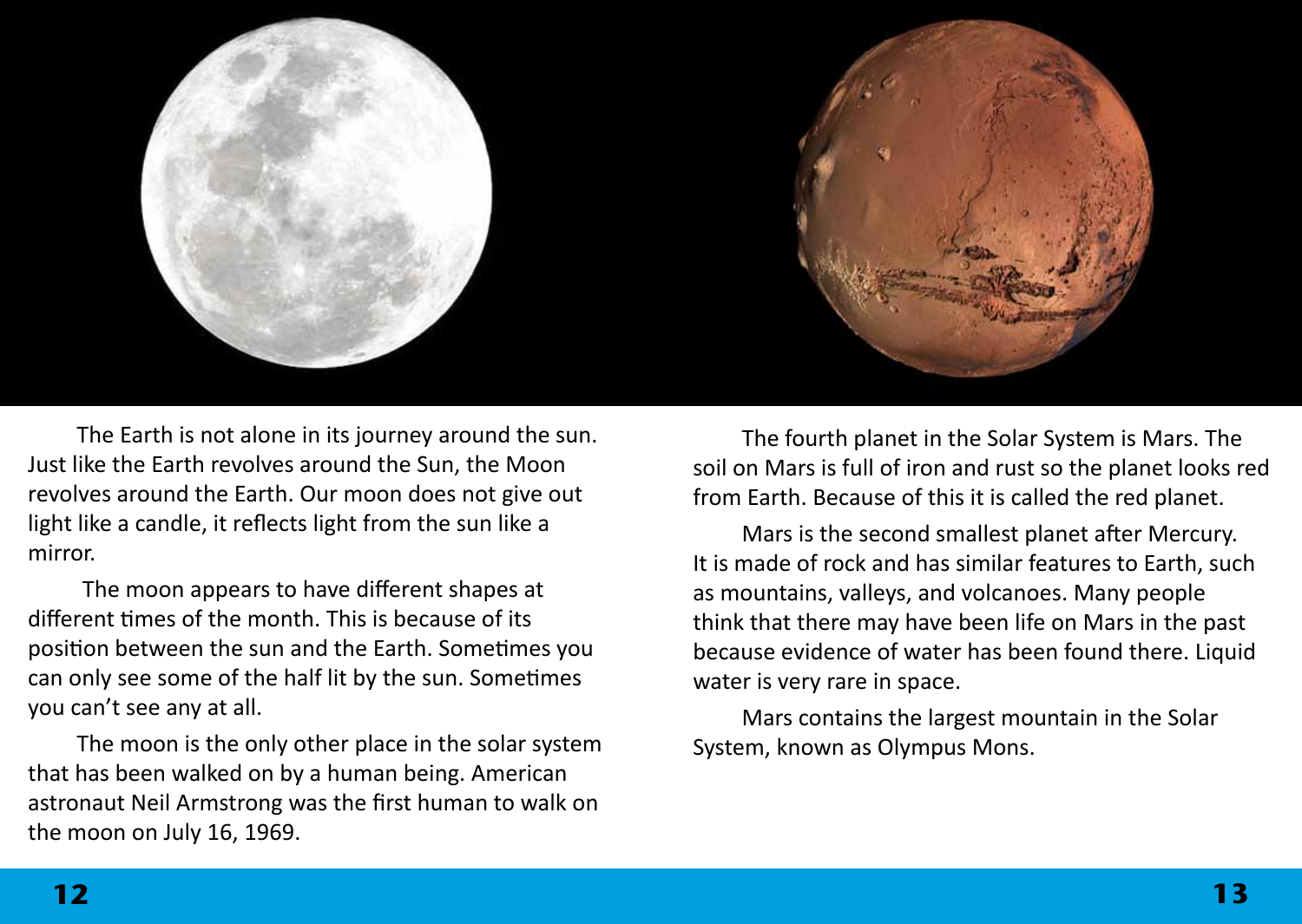Jupiter, the fifth planet from the Sun, is the biggest planet in the Solar System. Unlike Earth, Mars, and Venus, Jupiter is made of gas, not rock. Jupiter is colder than these planets because it is further from the sun. Jupiter has 67 moons, one of which is bigger than Mercury.

Jupiter has a giant storm that looks like a big red dot. Several spacecrafts, but no humans, have explored Jupiter. On a clear night with no moon, Jupiter can be seen from Earth and it is the third brightest object in the sky after Mercury and Venus.

Next comes Saturn, the sixth planet in the solar system and the second biggest after Jupiter. Saturn is very different from Earth. It is made of metals, liquid hydrogen and helium, and gas.

Saturn has 62 moons, but only 53 of them have been named. Saturn's radius is nine times bigger than Earth. Saturn is a very windy planet, with some of the fastest winds in the solar system.

Saturn has nine rings made of ice and rock that circle it. You can always tell Saturn in drawings and pictures because you can see its rings.

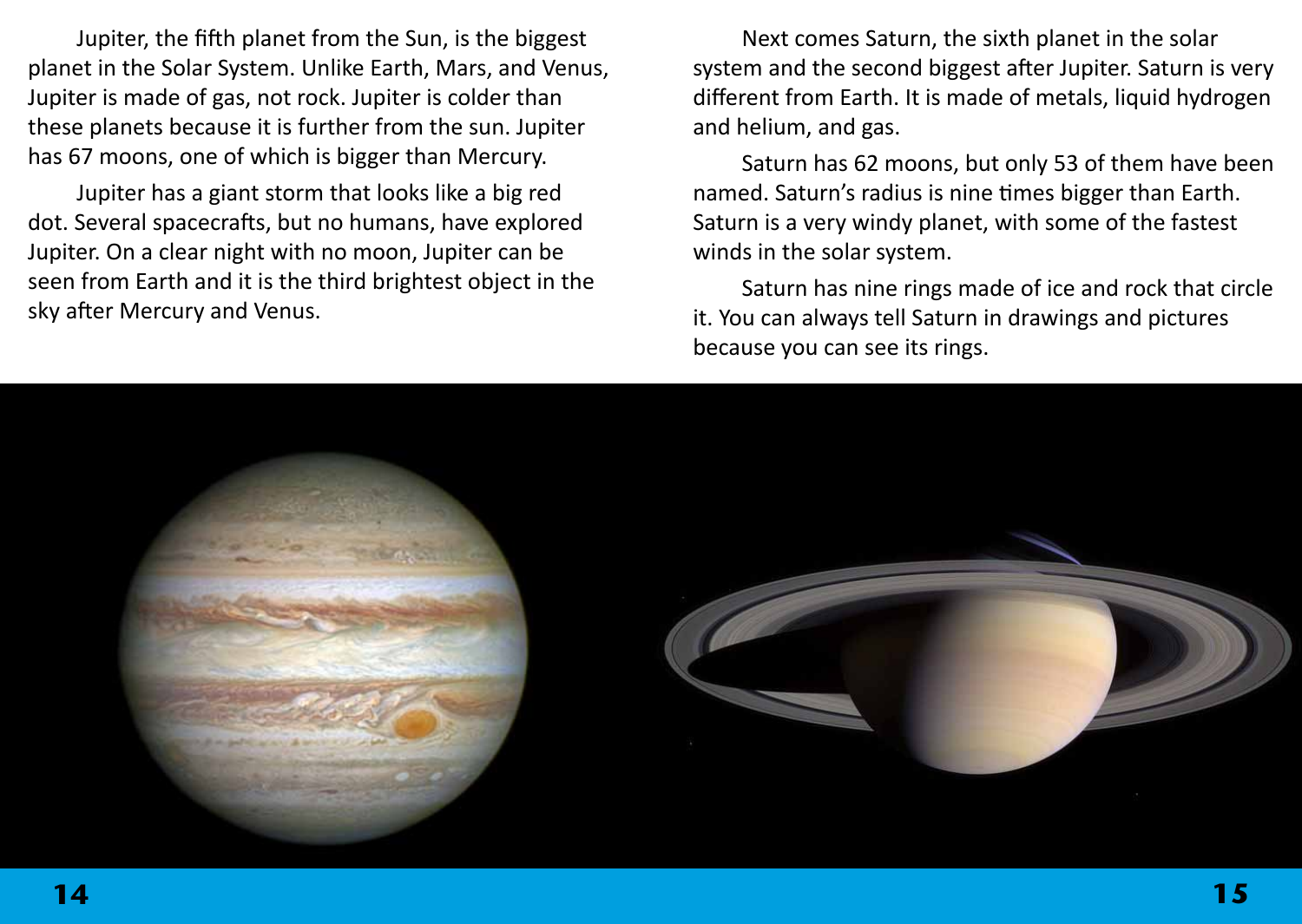

The seventh planet in the Solar System is named Uranus. Uranus is sometimes described as the 'ice giant' because it is one of the largest and coldest of all of the planets to be discovered by ancient astronomers.

Uranus was the first planet to be discovered using a telescope. It was classified as a planet in 1783 and named after the Roman god of the sky. Before this, most people thought that Uranus was only a star.

It takes 84 Earth years for Uranus to go around the Sun only one time. Uranus has rings and many moons. It is unique because its axis is tilted sideways so far that it is nearly orbiting on its side.

Neptune is the last planet in the solar system at number eight. It is the coldest planet in the solar system because it is so far from the sun. It is the fourth largest planet, and the heaviest.

At first, Astronomers guessed the location of Neptune by observing other objects in our solar system. It wasn't until later that they were able to see it in a telescope.

Neptune has fourteen moons. The biggest one is named Triton. Neptune has been observed by one spacecraft, named Voyager 2, which flew very near the planet on August 24, 1989. Neptune is known for its great storms that make visible marks on its surface.

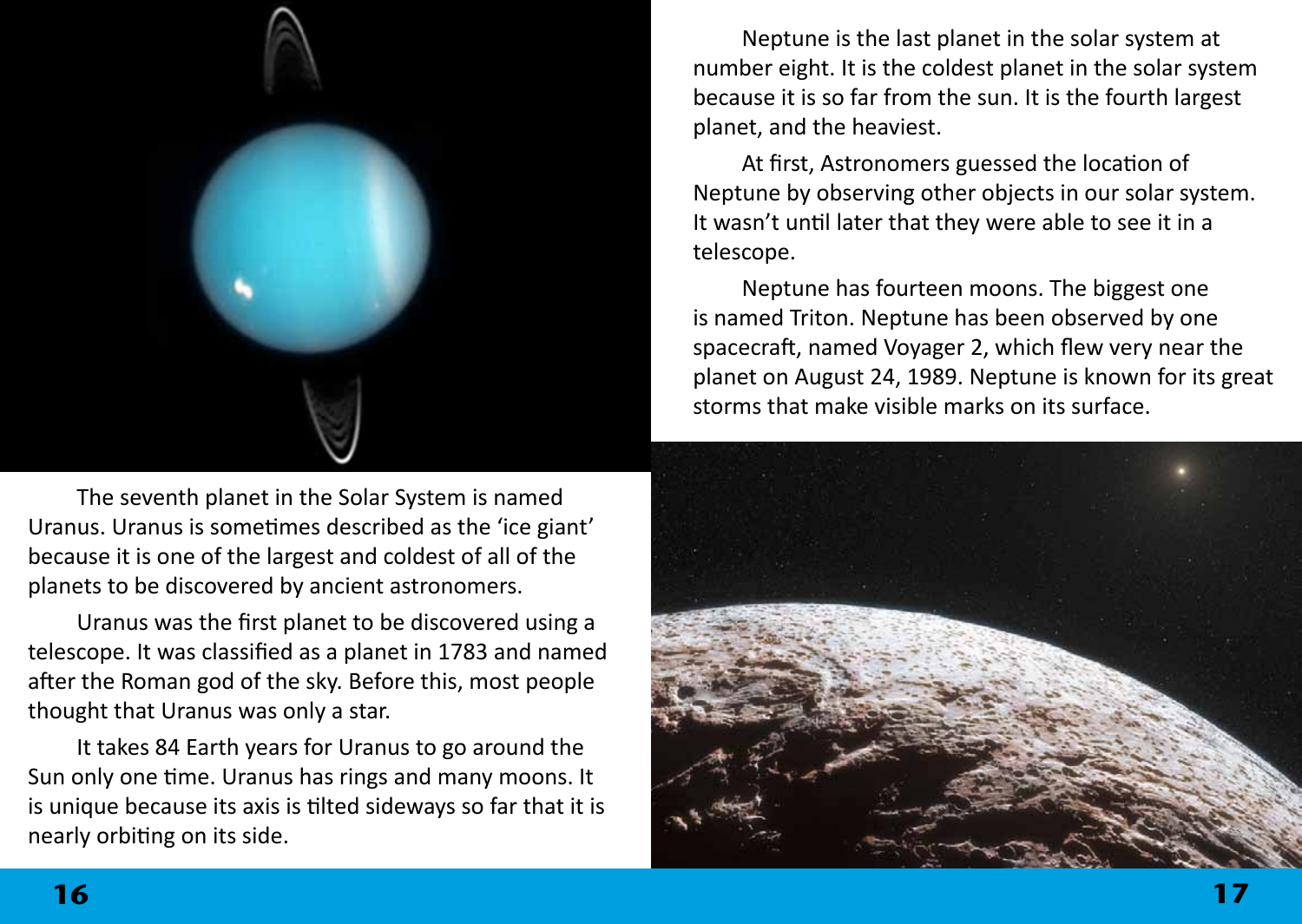Pluto used to be considered the ninth and last planet in the Solar System. However, in 2006 it was decided that Pluto was not a planet, but a "dwarf planet" because it is so small.

Pluto is mainly made of rock and ice, and is very small. It is six times smaller than the Earth's moon and has five moons of its own. Pluto was named after the Roman god of the underworld. It takes 248 Earth years for Pluto to move once around the sun.

Asteroids are small objects made of rock and ice that circle the sun like planets. The first asteroids to be discovered were given names and symbols, starting with Ceres, in 1801. The first man to discover an asteroid was Giuseppe Piazi, who thought it was a new planet. Asteroids can even have little moons, like 243 Ida shown below.

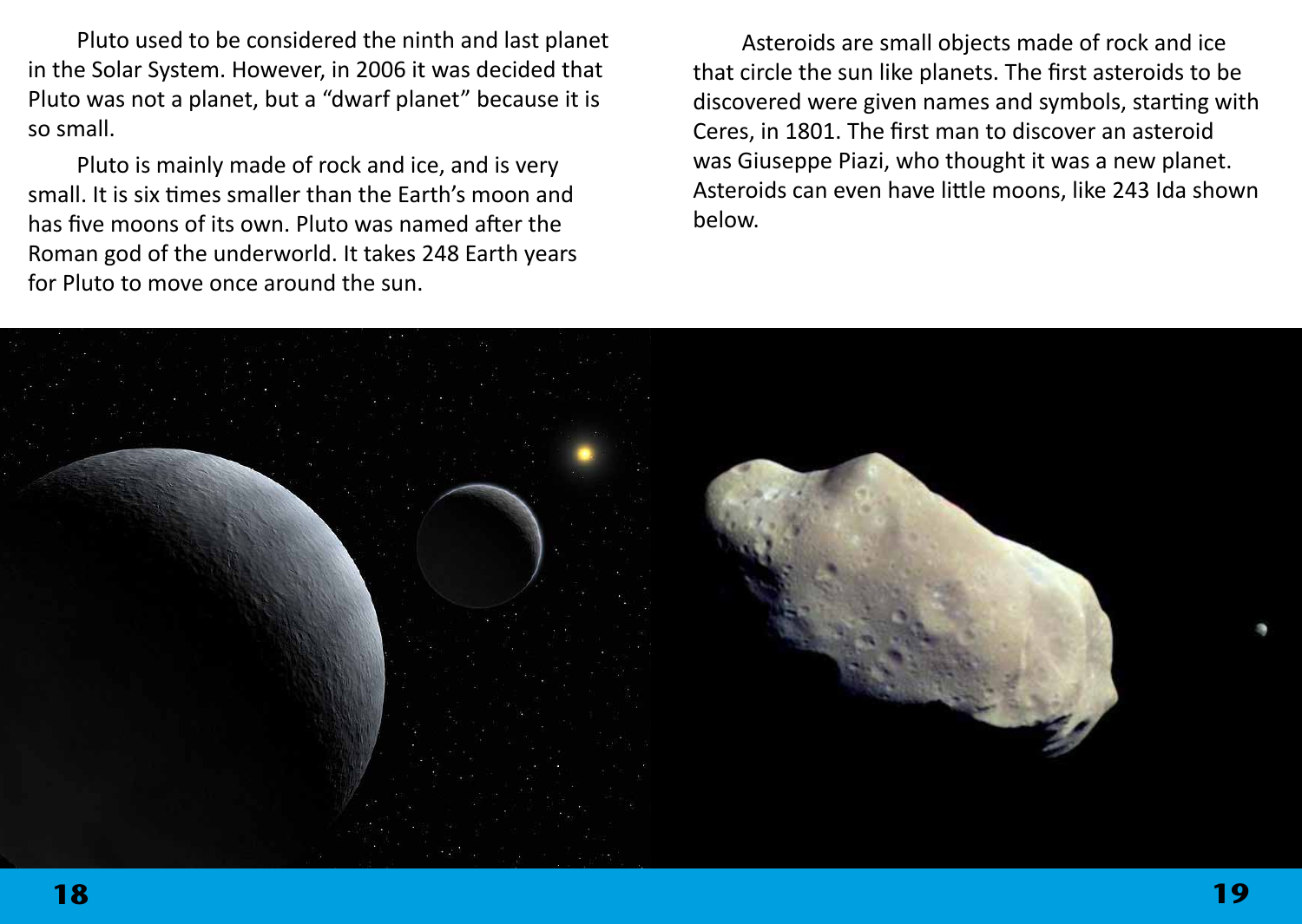Comets are small icy rocks that float around the Solar System. As they move closer to the sun they heat up and release gas. This gas lights up and is sometimes visible to the human eye from Earth. Because of this brightness, many people have seen and recorded comets since ancient times.

Comets are different from asteroids. Asteroids do not have tails of gas that light up. In July 2013 there were 4,894 comets known to humans. This number is increasing all the time. Humans see at least one comet per year from Earth.





Humans have been fascinated by space for thousands of years. NASA is one of the largest organizations that works in and explores outer space. NASA observes space from earth and builds spacecrafts that take astronauts and robots into space.

Spacecrafts go into space to discover new scientific facts. Humans have landed on the moon and sent robots to Mars. In June 2011, the United States reported that 523 humans had visited space.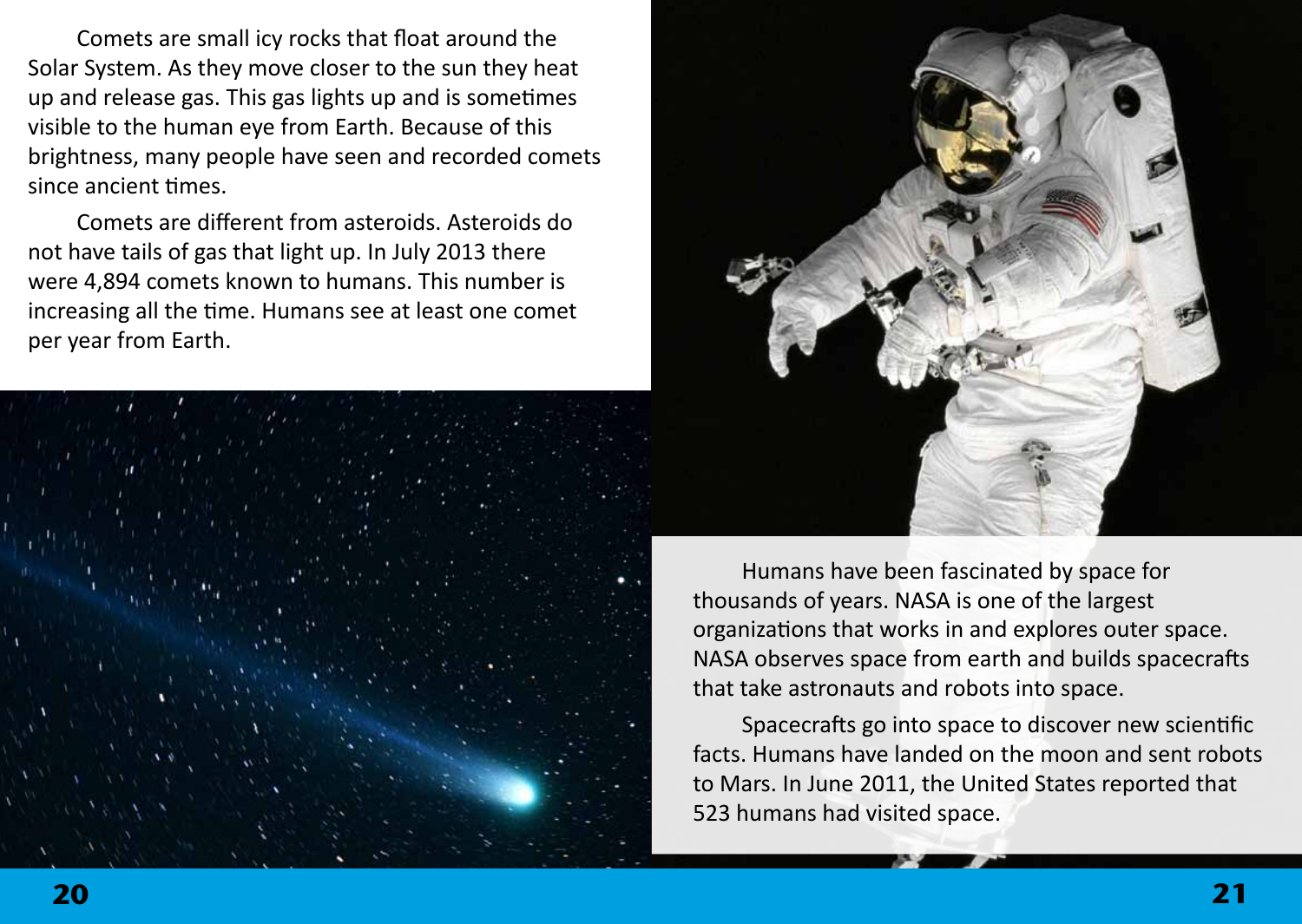

The first man to go into space was Russian astronaut Yuri Gangarin on April 12, 1961. He travelled around the Earth in an orbit that lasted 108 minutes.

The first woman to enter space was Valentina Tereshkova, who travelled on June 16, 1963.

The youngest person to fly in space was Gherman Titov, who flew in Volstok 2 at the age of 25.

The oldest person who has flown in space is John Glenn. Glenn was 77 when he flew on a spacecraft called STS 95. The longest stay in space was 438 days, by Valeria Polyakov.

Satellites are objects that orbit a planet. Moons are a type of satellite, but some satellites are man-made objects that have been placed in space to travel around the earth.

The first man-made satellite was named Sputnik 1 and was sent to orbit the Earth in 1957. Since that time, thousands of satellites have been placed around the Earth by many different countries. Satellites are used for many reasons, including observations of the Earth, recording the weather, and for communication.

Man-made satellites are controlled by computers and are pushed into space using rockets. When satellites finish their work they are switched off, but are usually not removed from space because it is expensive. Instead they just stay where they are, as useless space garbage.

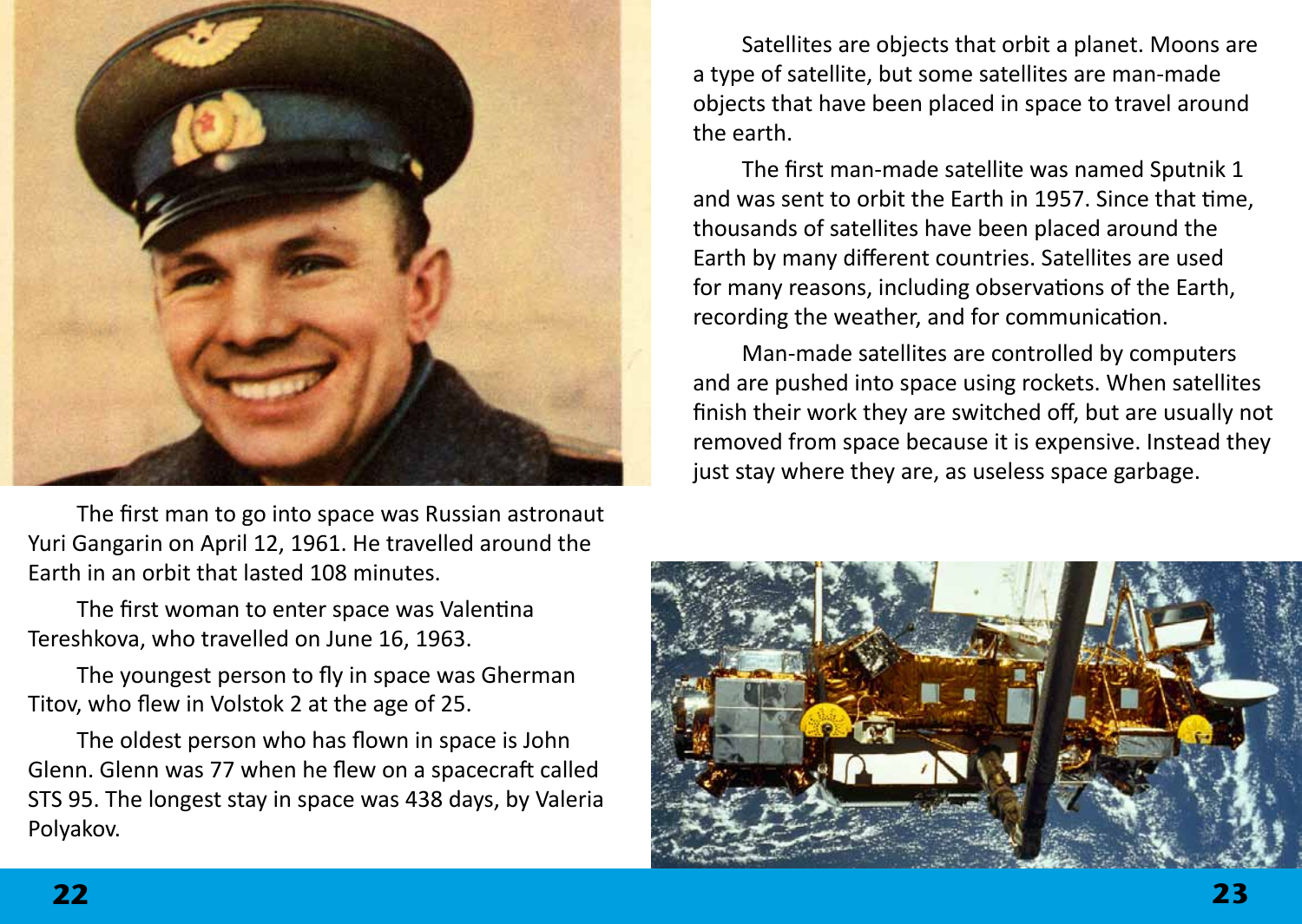Telescopes are tools used to look at objects far away and are very important to studying space. The first telescopes that we know of were used in the Netherlands at the beginning of the 17th century.

There are many different types of telescope. Some telescopes use reflections in mirrors to see things from very far away. Other telescopes use X rays. Some are small and can be carried; others are as large as a house or even bigger!





In the future, humans will go further and see more than ever before. New spacesuits will help astronauts survive in difficult conditions, including extreme temperatures, radiation, and dust. NASA is also planning to build new communication systems using lasers that will be able to transfer more information from space to earth than ever before. Some companies are even working on taking people to space just for fun.

Some places in space are still too dangerous for humans and will be for a long time; because of this, NASA builds robots to go into space to explore areas that humans cannot. Space still has a lot of mysteries, but every day we learn more than has ever been known before.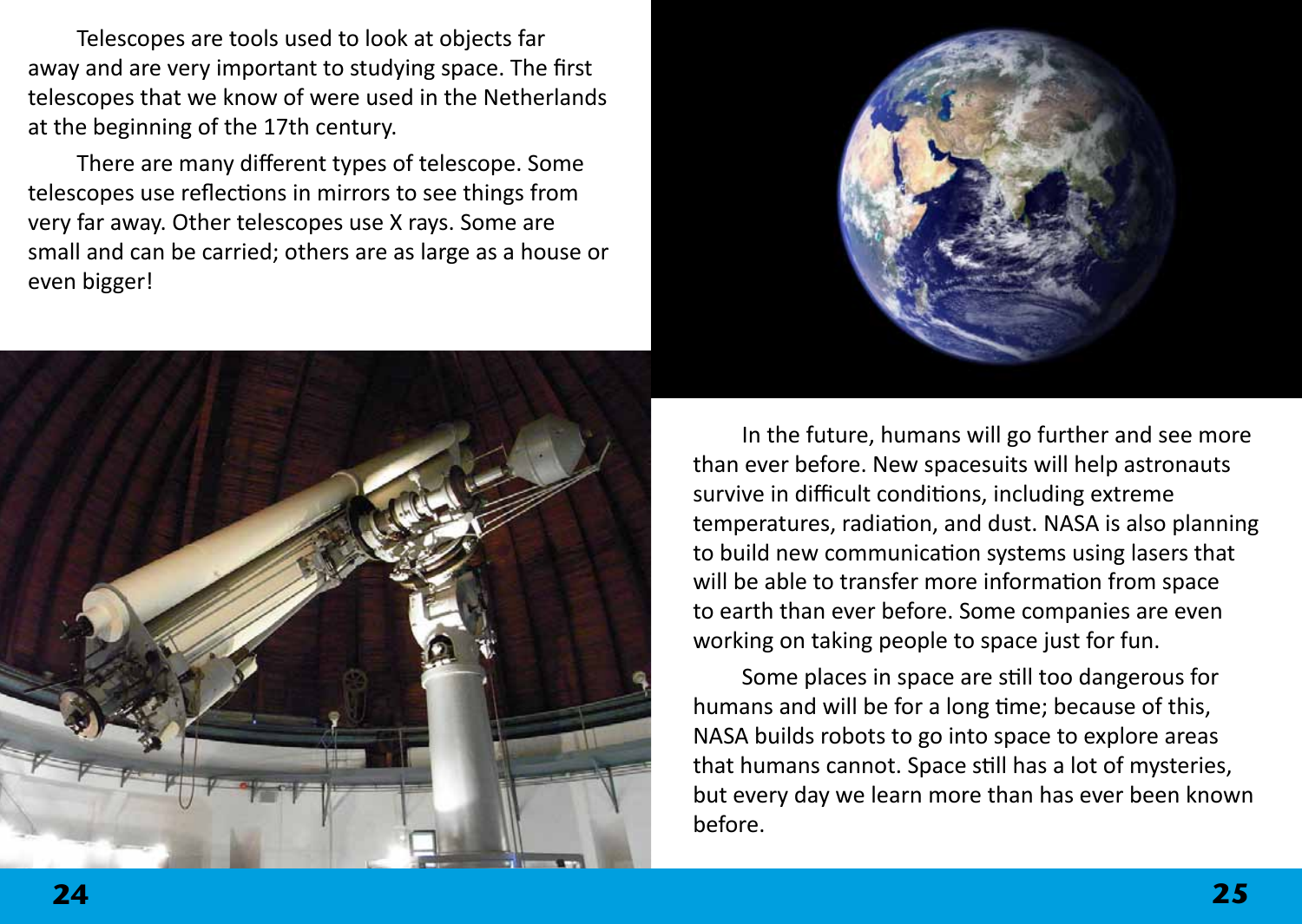

- 1. What is the universe?
- 2. Why can't we measure the size of space?
- 3. How many planets are in our Solar System? How many planets were named before 2006?
- 4. What planet is said to be our sister planet, why?
- 5. What planet is most likely to have had life in the past? Why do people think this?
- 6. How do orbits work? Why don't we crash into the Sun? Why doesn't the Moon crash into us?
- 7. What is a difference between an asteroid and a comet?





Design a space suit! Think of everything a space suit would need to let you live in space. Space has no air, no food, and no water. Draw and label a suit that would keep you alive and comfortable while you explore the galaxy.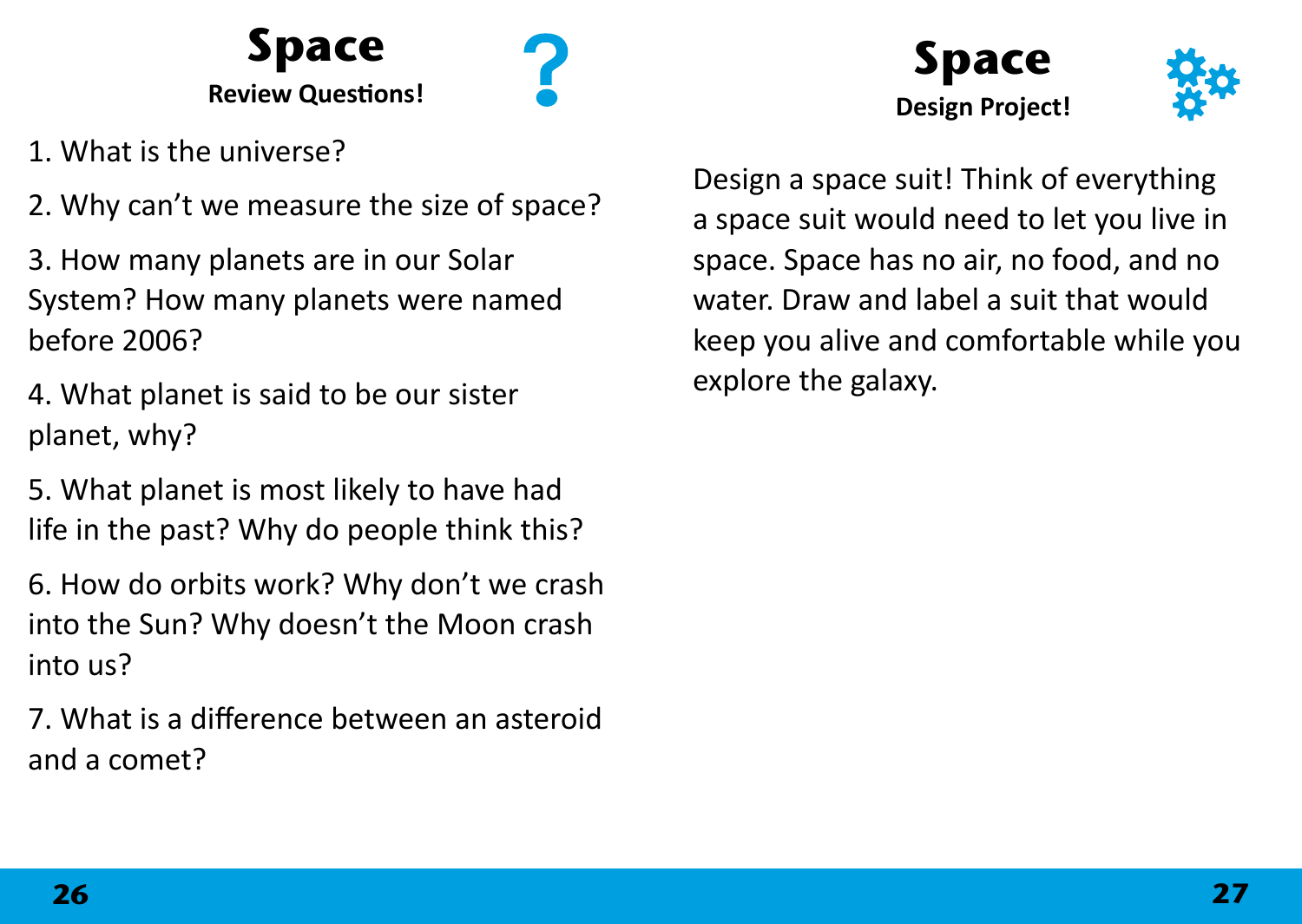## **Attributions**

**Contributing Authors, Organizations, and Photographers**

#### **Words & Layout**

Author: Ashleigh Brown

Editing and Layout: Michael A. Jones

Co-editors: Hannah Bradley, Jessica Eby, Jessica Wheeler

### **Photography**

 Unless otherwise noted, photographs are in the public domain. 8. madmiked (Flickr | BY-SA), 10. [Left] Allthesky.com (BY-SA) [Right] Blueshade (Wikimedia | BY-SA), 11, 12, 13, 15, 22: NASA Goddard Photo and Video (Flickr | BY), 14. iranglaneh (Wikimedia | BY-SA), 19. European Southern Observatory (Flickr | BY), 20. European Southern Observatory (Wikimedia | BY), 23. Kestrel (Wikimedia | BY-SA)

## **Special Thanks!**

**We would like to extend a special thank you** 

**to the following contributors:**

Megan Smith Elissa Alvey Dane Stogner

## **For Anywhere**

Any derivations of this work not approved by Open Equal Free must likewise change the title and layout of the work and not appear to be part of Open Equal Free's *For Anywhere* series. Making a new or altered book (other than simple translation) appear to be part of the *For Anywhere* series is considered by Open Equal Free to imply endorsement and must have written permission.

*We would also like to thank Leigh Morlock for her contributions as a design and marketing consultant on this project.*